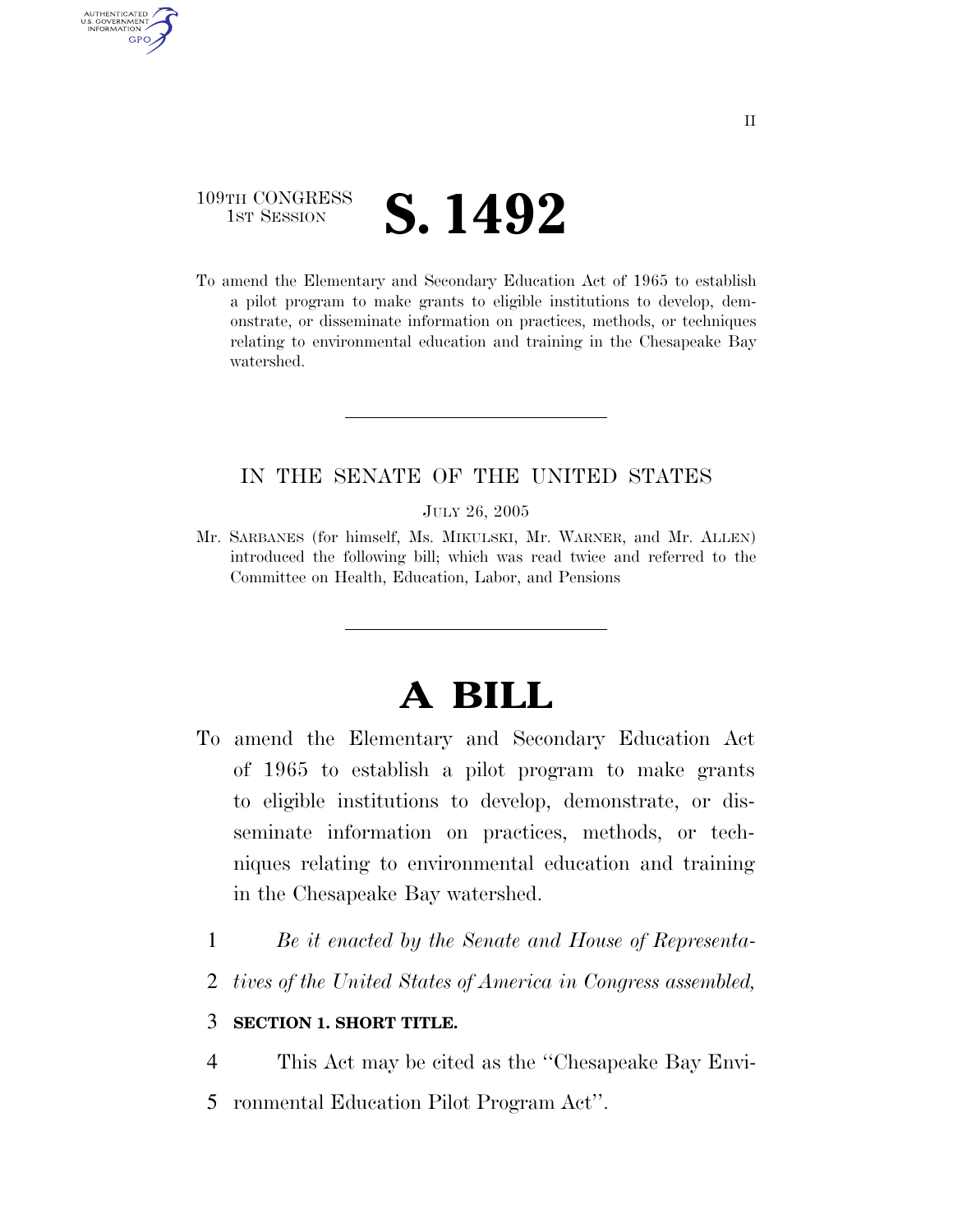# **SEC. 2. FINDINGS.**

| 2              | Congress finds that—                                     |
|----------------|----------------------------------------------------------|
| 3              | (1) increasing public environmental awareness            |
| $\overline{4}$ | and understanding through formal environmental           |
| 5              | education and meaningful bay or stream field experi-     |
| 6              | ences are vital parts of the effort to protect and re-   |
| 7              | store the Chesapeake Bay ecosystem;                      |
| 8              | (2) using the Chesapeake Bay watershed as an             |
| 9              | integrating context for learning can help—               |
| 10             | (A) advance student learning skills;                     |
| 11             | (B) improve academic achievement in core                 |
| 12             | academic subjects; and                                   |
| 13             | $(C)(i)$ encourage positive behavior of stu-             |
| 14             | dents in school; and                                     |
| 15             | (ii) encourage environmental stewardship                 |
| 16             | in school and in the community; and                      |
| 17             | (3) the Federal Government, acting through the           |
| 18             | Secretary of Education, should work with the Under       |
| 19             | Secretary for Oceans and Atmosphere, the Chesa-          |
| 20             | peake Executive Council, State educational agencies,     |
| 21             | elementary schools and secondary schools, and non-       |
| 22             | profit educational and environmental organizations       |
| 23             | to support development of curricula, teacher train-      |
| 24             | ing, special projects, and other activities, to increase |
| 25             | understanding of the Chesapeake Bay watershed and        |
| 26             | to improve awareness of environmental problems.          |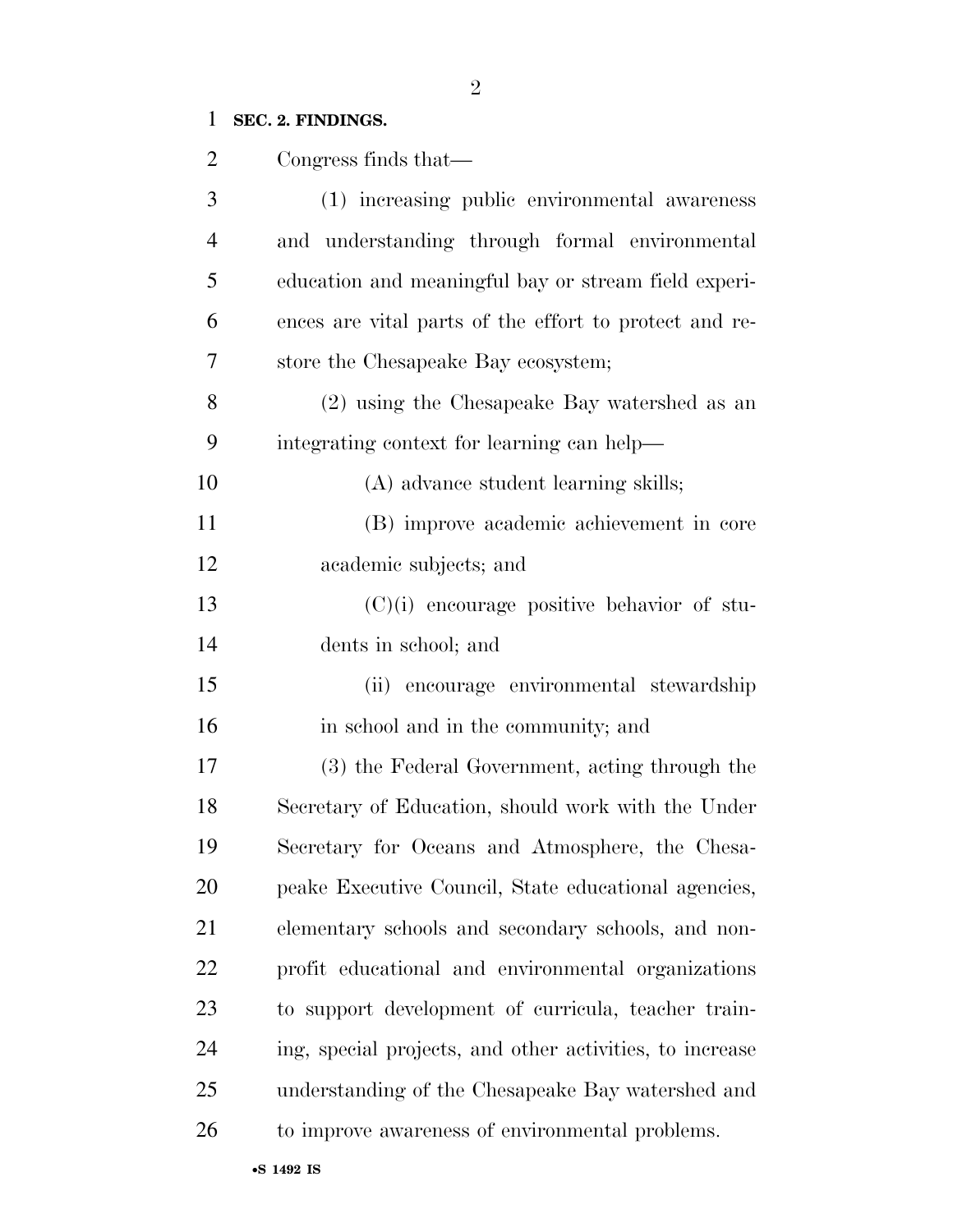Title IV of the Elementary and Secondary Education Act of 1965 (20 U.S.C. 7101 et seq.) is amended by add-ing at the end the following:

 **''PART D—CHESAPEAKE BAY ENVIRONMENTAL EDUCATION AND TRAINING GRANT PILOT PROGRAM** 

**''SEC. 4401. DEFINITIONS.** 

''In this part:

11 ''(1) BAY WATERSHED STATE.—The term 'Bay Watershed State' means each of the States of Dela- ware, Maryland, New York, Pennsylvania, Virginia, and West Virginia, and the District of Columbia.

15 "(2) CHESAPEAKE EXECUTIVE COUNCIL.—The term 'Chesapeake Executive Council' has the mean- ing given the term in section 307(d) of the National Oceanic and Atmospheric Administration Authoriza-tion Act of 1992 (15 U.S.C. 1511d(d)).

20 "(3) ELIGIBLE INSTITUTION.—The term 'eligi-ble institution' means—

22 "(A) a public elementary school or sec- ondary school located in a Bay Watershed State; and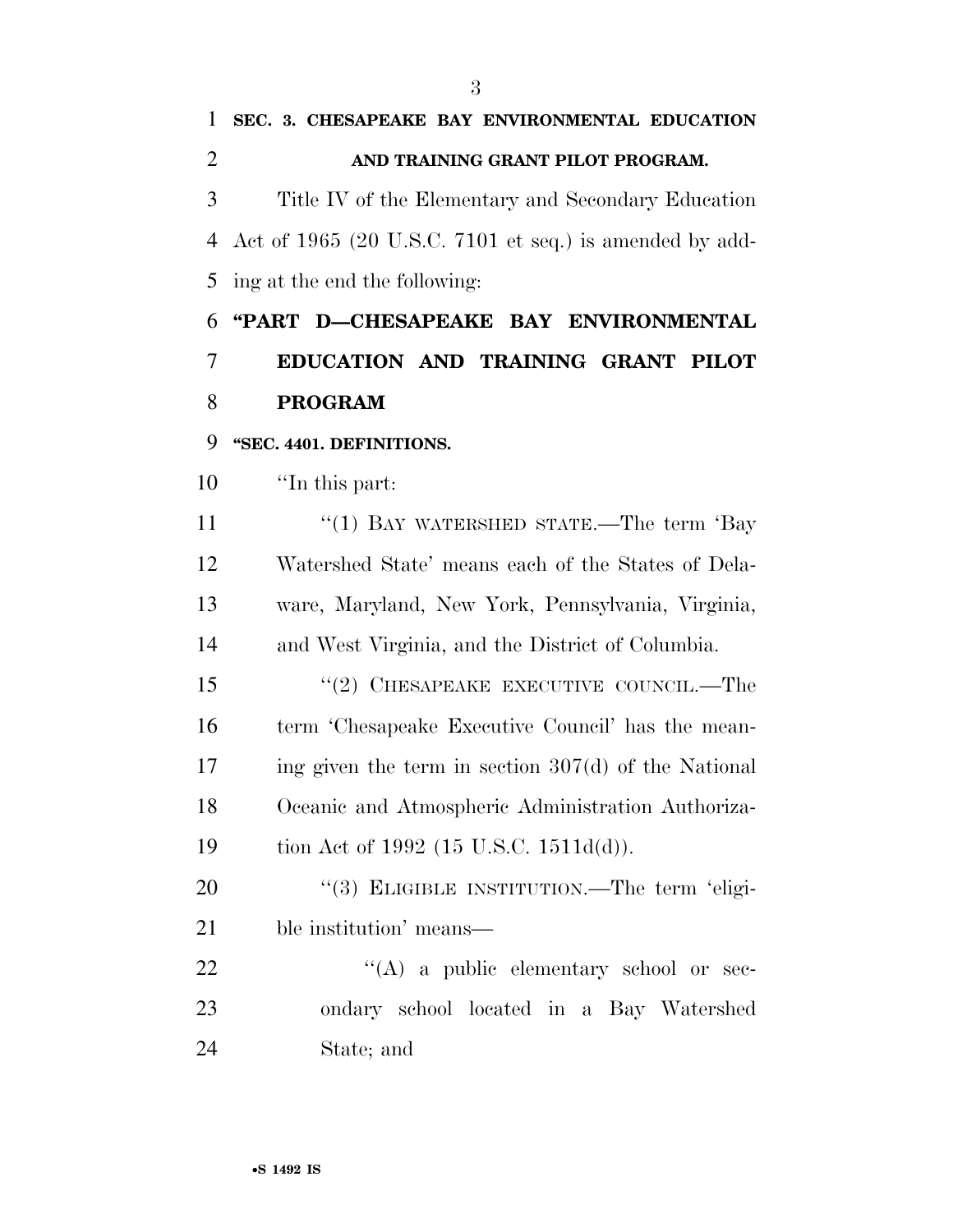1 ''(B) a nonprofit environmental or edu- cational organization located in a Bay Water-shed State.

4 "(4) PROGRAM.—The term 'Program' means the Chesapeake Bay Environmental Education and Training Grant Pilot Program established under sec-tion 4402.

# **''SEC. 4402. CHESAPEAKE BAY ENVIRONMENTAL EDU- CATION AND TRAINING GRANT PILOT PRO-GRAM.**

 ''(a) IN GENERAL.—The Secretary shall establish a grant program, to be known as the 'Chesapeake Bay Envi- ronmental Education and Training Grant Pilot Program', to make grants to eligible institutions to pay the Federal share of the cost of developing, demonstrating, or dissemi- nating information on practices, methods, or techniques relating to environmental education and training in the Chesapeake Bay watershed.

 ''(b) FEDERAL SHARE.—The Federal share referred to in subsection (a) shall be 50 percent.

21 ""(c) ADMINISTRATION.—The Secretary may offer to enter into a cooperative agreement or contract with the National Fish and Wildlife Foundation established by the National Fish and Wildlife Foundation Establishment Act (16 U.S.C. 3701 et seq.), the Under Secretary for Oceans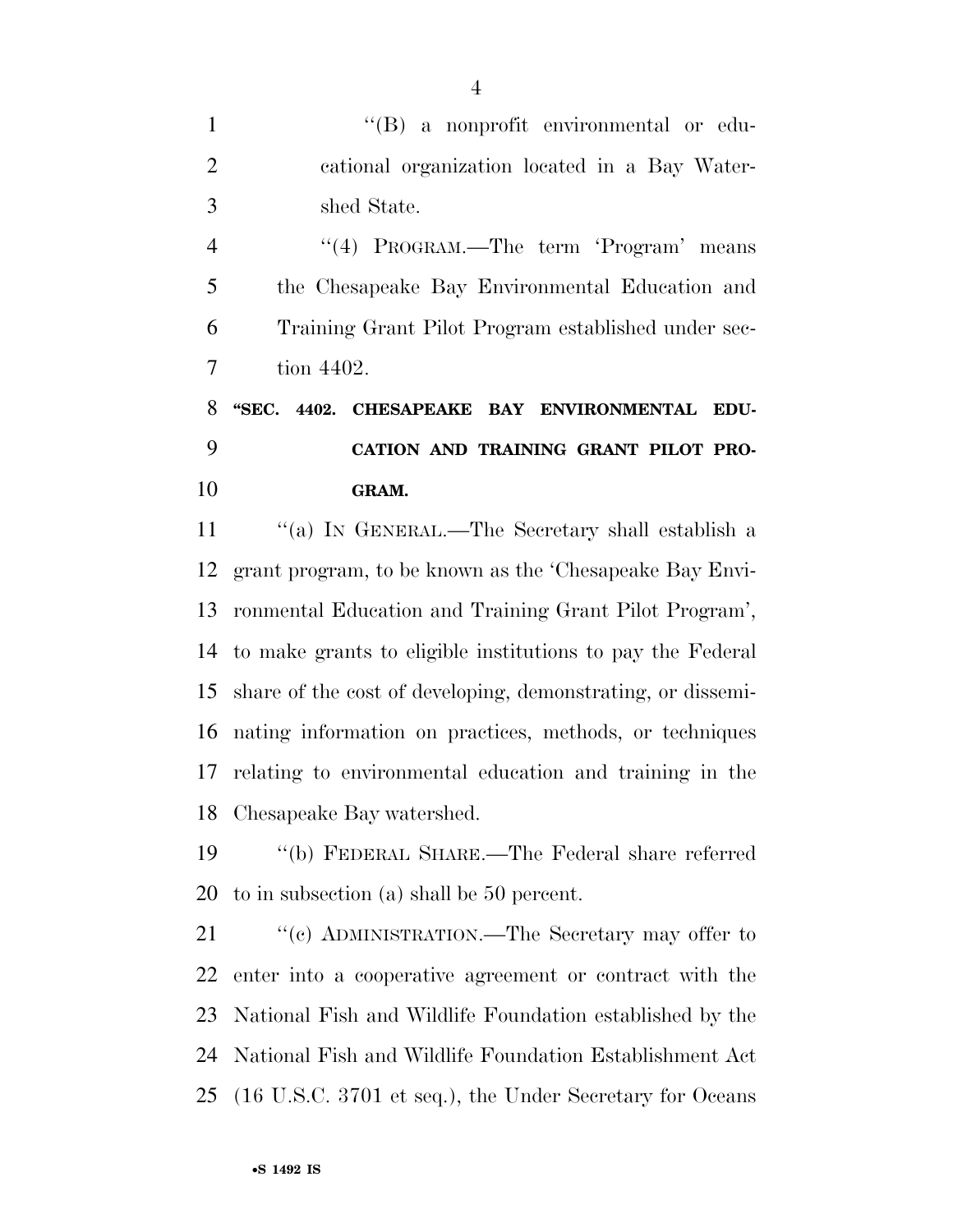and Atmosphere, a State educational agency, or a non- profit organization that carries out environmental edu- cation and training programs, for administration of the Program.

 ''(d) USE OF FUNDS.—An eligible institution that re- ceives a grant under the Program shall use the funds made available through the grant to carry out a project consisting of—

9  $\frac{4}{1}$  design, demonstration, or dissemination of environmental curricula, including development of educational tools or materials;

12 ''(2) design or demonstration of field practices, methods, or techniques, including—

 ''(A) assessments of environmental or eco-logical conditions; and

 ''(B) analyses of environmental pollution 17 or other natural resource problems;

 ''(3) understanding and assessment of a specific environmental issue or a specific environmental problem;

21 ''(4) provision of training or related education for teachers or other educational personnel, includ- ing provision of programs or curricula to meet the needs of students in various age groups or at various grade levels;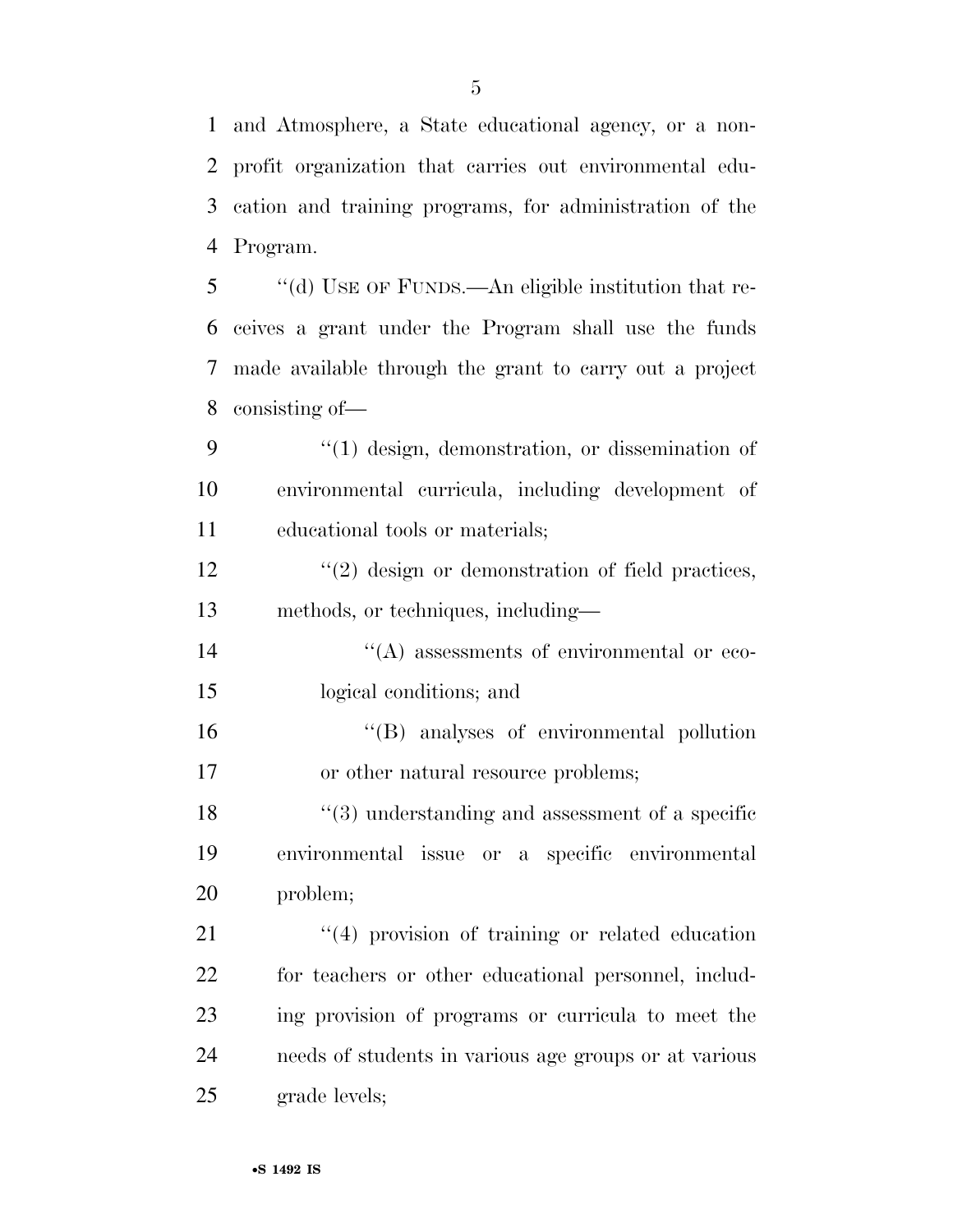| $\mathbf{1}$   | "(5) provision of an environmental education                       |
|----------------|--------------------------------------------------------------------|
| $\overline{2}$ | seminar, teleconference, or workshop for environ-                  |
| 3              | mental education professionals or environmental                    |
| $\overline{4}$ | education students, or provision of a computer net-                |
| 5              | work for such professionals and students;                          |
| 6              | $\cdot\cdot\cdot(6)$ provision of on-the-ground activities involv- |
| 7              | ing students and teachers, such as—                                |
| 8              | $\lq\lq$ riparian forest buffer restoration; and                   |
| 9              | "(B) volunteer water quality monitoring at                         |
| 10             | schools;                                                           |
| 11             | "(7) provision of a Chesapeake Bay or stream                       |
| 12             | outdoor educational experience; or                                 |
| 13             | $\cdot$ (8) development of distance learning or other              |
| 14             | courses or workshops that are acceptable in all Bay                |
| 15             | Watershed States and apply throughout the Chesa-                   |
| 16             | peake Bay watershed.                                               |
| 17             | "(e) REQUIRED ELEMENTS OF PROGRAM.-In car-                         |
|                | 18 rying out the Program, the Secretary shall—                     |
| 19             | $\lq(1)$ solicit applications for projects;                        |
| 20             | $(2)$ select suitable projects from among the                      |
| 21             | projects proposed;                                                 |
| 22             | $\lq(3)$ supervise projects;                                       |
| 23             | $\cdot$ (4) evaluate the results of projects; and                  |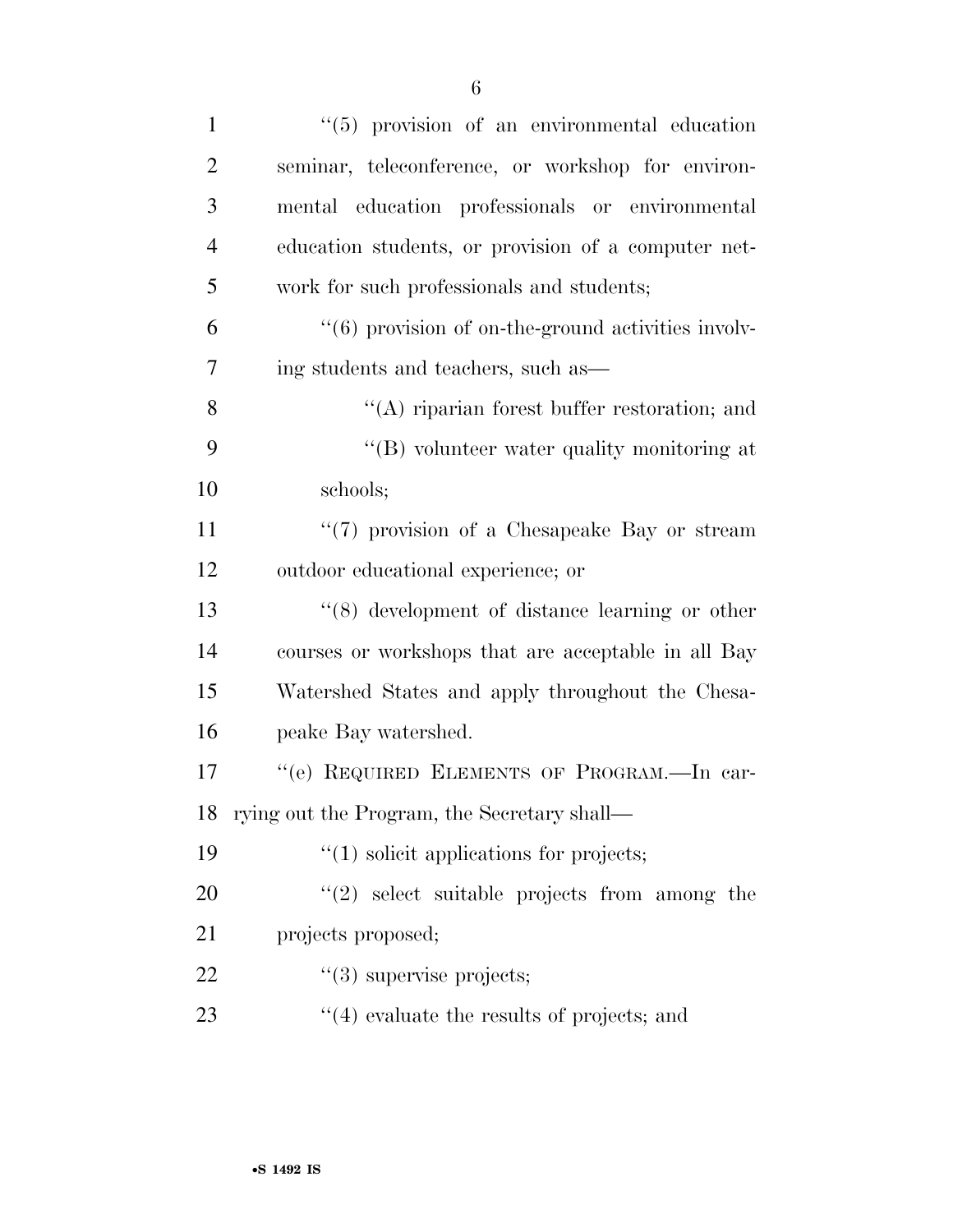1  $\frac{1}{5}$  disseminate information on the effective- ness and feasibility of the practices, methods, and techniques addressed by the projects.

 ''(f) SOLICITATION OF APPLICATIONS.—Not later than 90 days after the date on which amounts are first made available to carry out this part, and each year there- after, the Secretary shall publish a notice of solicitation for applications for grants under the Program that speci-fies the information to be included in each application.

 ''(g) APPLICATIONS.—To be eligible to receive a grant under the Program, an eligible institution shall sub- mit an application to the Secretary at such time, in such form, and containing such information as the Secretary may require.

 ''(h) PRIORITY IN SELECTION OF PROJECTS.—In making grants under the Program, the Secretary shall give priority to an applicant that proposes a project that will develop—

 $\frac{1}{2}$  (1) a new or significantly improved environ- mental education practice, method, or technique, in multiple disciplines, or a program that assists appro- priate entities and individuals in meeting Federal or State academic standards relating to environmental education;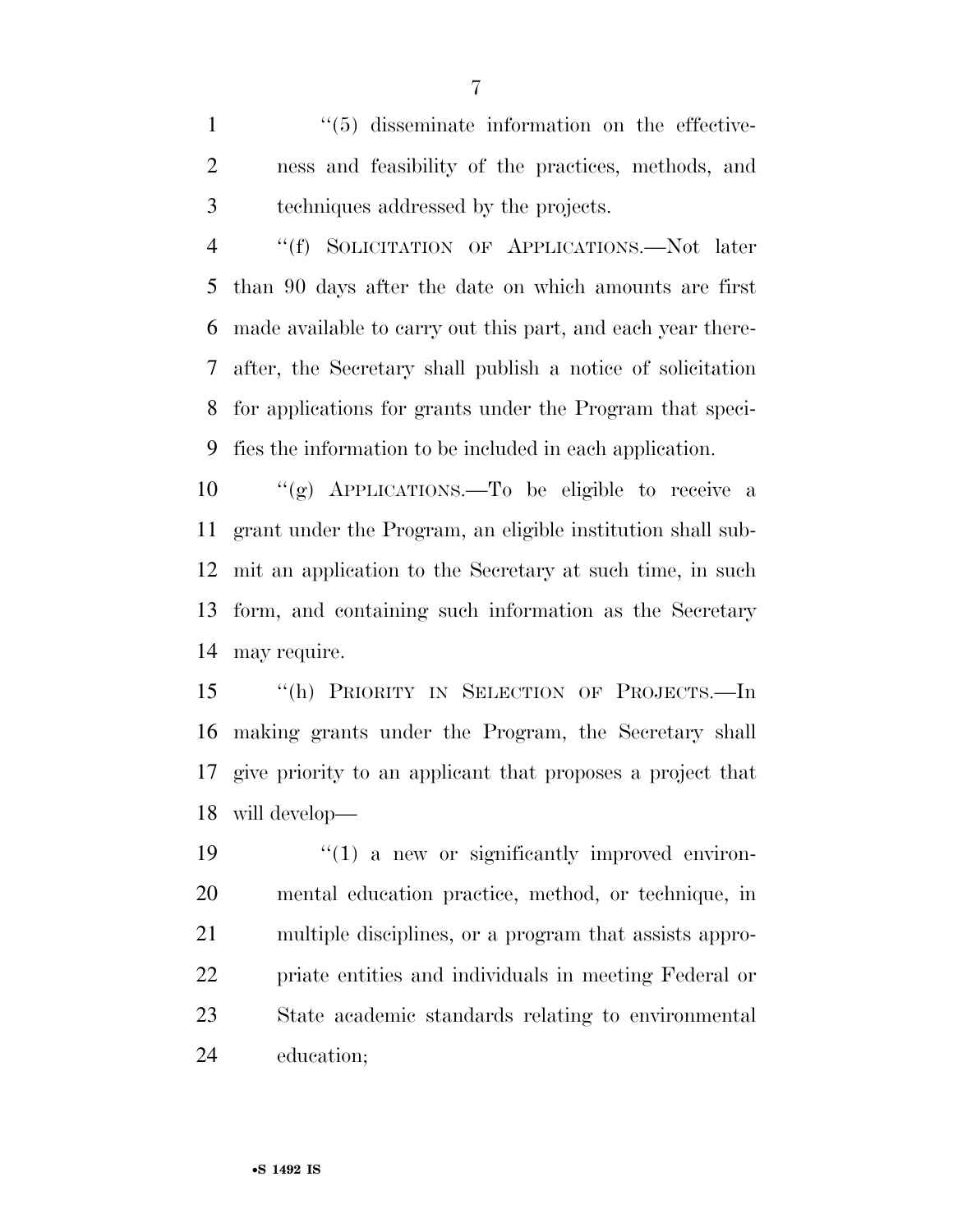$\frac{1}{2}$  an environmental education practice, meth- od, or technique that may have wide application; and ''(3) an environmental education practice, meth- od, or technique that addresses a skill or scientific field identified as a priority by the Chesapeake Exec-utive Council.

 ''(i) MAXIMUM AMOUNT OF GRANTS.—Under the Program, the maximum amount of a grant shall be \$50,000.

 ''(j) NOTIFICATION.—Not later than 3 days before making a grant under this part, the Secretary shall pro- vide notification of the grant to the appropriate commit-tees of Congress.

 ''(k) REGULATIONS.—Not later than 1 year after the date of enactment of the Chesapeake Bay Environmental Education Pilot Program Act, the Secretary shall promul- gate regulations concerning implementation of the Pro-gram.

#### **''SEC. 4403. EVALUATION AND REPORT.**

20 "(a) EVALUATION.—Not later than December 31, 2009, the Secretary shall enter into a contract with an entity that is not the recipient of a grant under this part to conduct a detailed evaluation of the Program. In con-ducting the evaluation, the Secretary shall determine